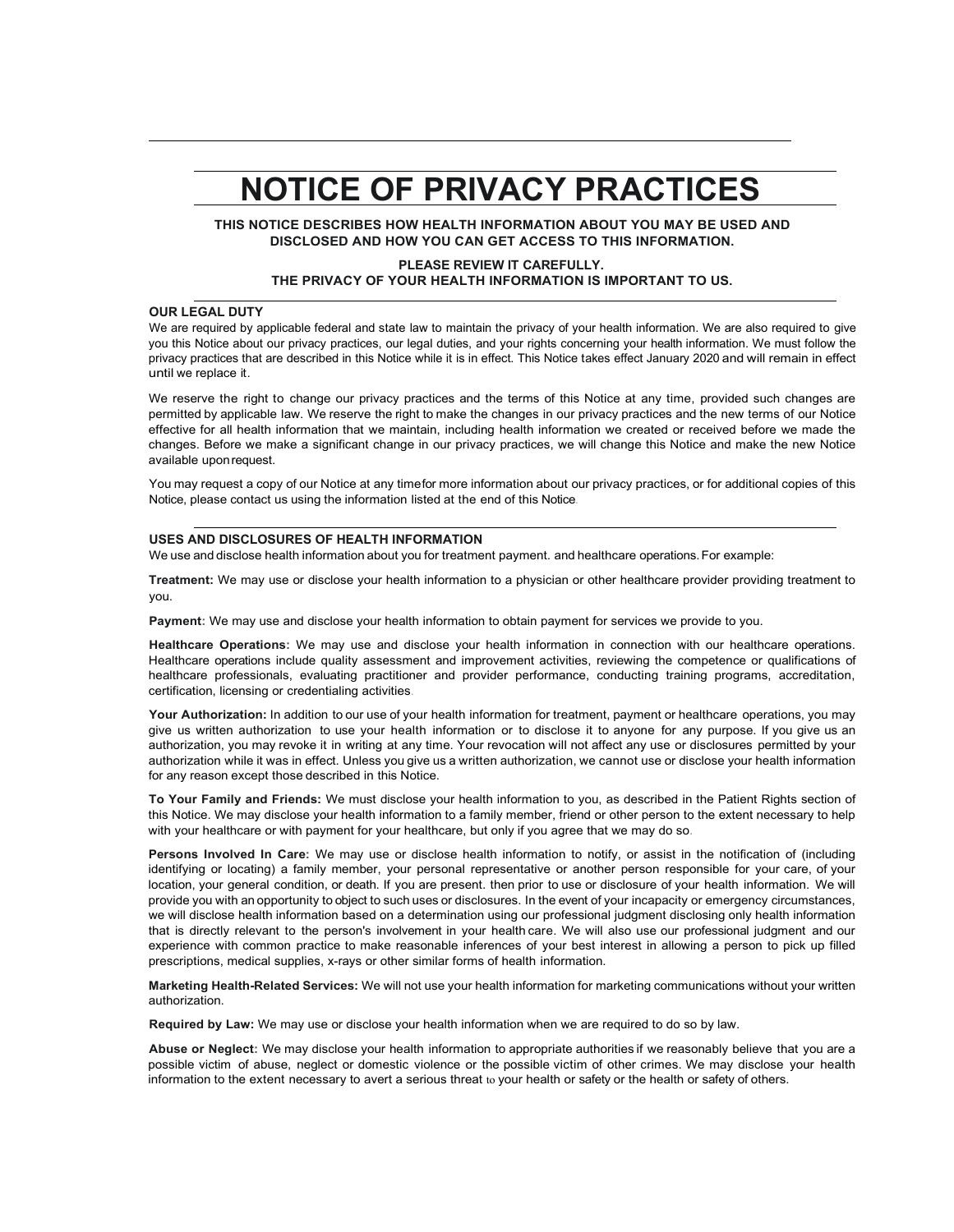**National Security:** We may disclose to military authorities the health information of Armed Forces personnel under certain circumstances. We may disclose to authorized federal officials health information required for lawful intelligence, counterintelligence, and other national security activities. We may disclose to correctional institution or law enforcement official having lawful custody of protected health information of inmate or patient under certain circumstances.

**Appointment Reminders:** We may use or disclose your health information to provide you with appointment reminders (such as voicemail messages, postcards or letters).

#### **PATIENT RIGHTS**

**Access:** You have the right to look at or get copies of your health information, with limited exceptions. You may request that we provide copies in a format other than photocopies. We will use the format you request unless we cannot practicably do so. (You must make a request in writing to obtain access to your health information. You may obtain a form to request access by using the contactinformation listed at the end of this Notice.We will charge you a reasonable cost-based fee for expenses such as copies and staff time.You may also request access by sending us a letter to the address at the end of this Notice. If you request copies, we will charge you \$ 0 for each page,  $$0$  per hour for staff time to locate and copy your health information, and postage if you want the copies mailed to you. If you request an alternative format. we will charge a cost-based fee for providing your health information in that format. If you prefer, we will prepare a summary or an explanation of your health information for a fee. Contact us using the information listed at the end of this Notice for a full explanation of our fee structure.

**Disclosure Accounting:** You have the right to receive a list of instances in which we or our business associates disclosed your health information for purposes, other than treatment, payment, healthcare operations and certain other activities. for the last 6 years. but not before April 14, 2003. If you request this accounting more than once in a 12 month period, we may charge you a reasonable, cost based fee for responding to these additional requests.

**Restriction:** You have the right to request that we place additional restrictions on our use or disclosure of your health information. We are not required to agree to these additional restrictions, but if we do, we will abide by our agreement (except in an emergency).

**Alternative Communication:** You have the right to request that we communicate with you about your health information by alternative means or to alternative locations. (You must make your request in writing.) Your request must specify the alternative means or location and provide satisfactory explanation how payments will be handled under the alternative means or location you request.

**Amendment:** You have the right to request that we amen d your health information. (Your request must be in writing, and it must explain why the information should be amended.) Wemay deny your request under certain circumstances.

**Electronic Notice:** If you receive this Notice on our web site or by electronic mail (e-mail), you are entitled to receive this Notice in written form.

#### **QUESTIONS AND COMPLAINTS**

If you want more information about our privacy practices or have questions or concerns. please contact us.

If you are concerned that we may have violated your privacy rights, or you disagree with a decision we made about access to your health information or in response to a request you made to amend or restrict the use or disclosure of your health information or to have us communicate with you by alternative means or at alternative locations, you may complain to us using the contact information listed at the end of this Notice. You also may submit a written complaint to the U.S. Department of Health and Human Services. We will provide you with the address to file your complaint with the U.S. Departmen t of Health and Human Services upon request.

We support your right to the privacy of your health information. We will not retaliate in any way if you choose to file a complaint with us or with the U.S. Department of Health and Human Services.

Contact Officer: Tina Nguyen, DDS

| Telephone: | 908-647-0747         |
|------------|----------------------|
| Fax:       | 908-647-0076         |
| E-mail:    | info@nikidssmile.com |

Address: 25 Mountainview Blvd, Ste 201, Basking Ridge, NJ 07920